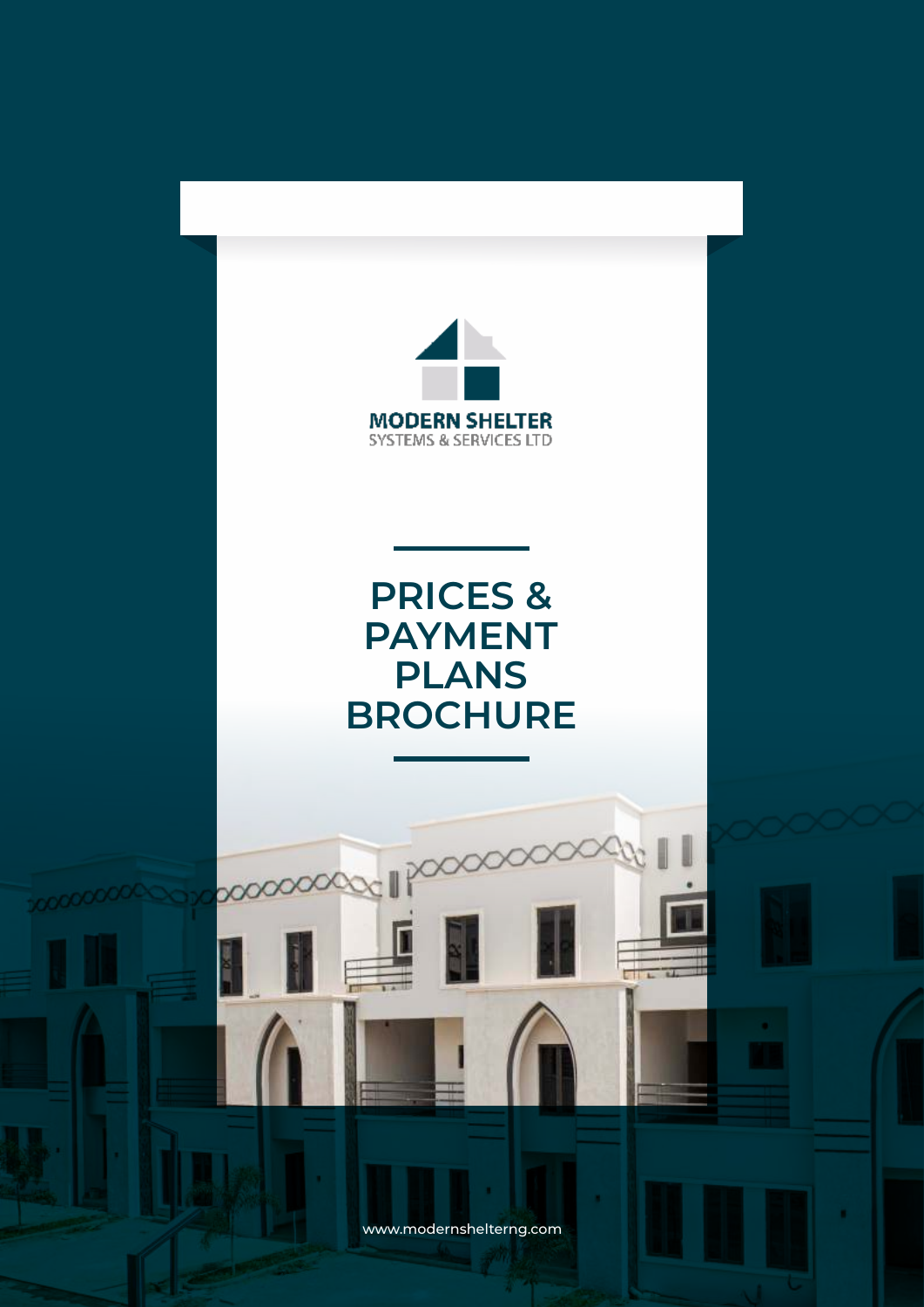

# FEATURED PROJECTS

| Saci Court            | <b>Habib Court</b> |
|-----------------------|--------------------|
| <b>Norren Court</b>   | Sidra Court        |
| Asante Sana (phase 1) | <b>Udu Court</b>   |
| Abba Court            | <b>Obat Court</b>  |
| <b>Pelican Court</b>  |                    |

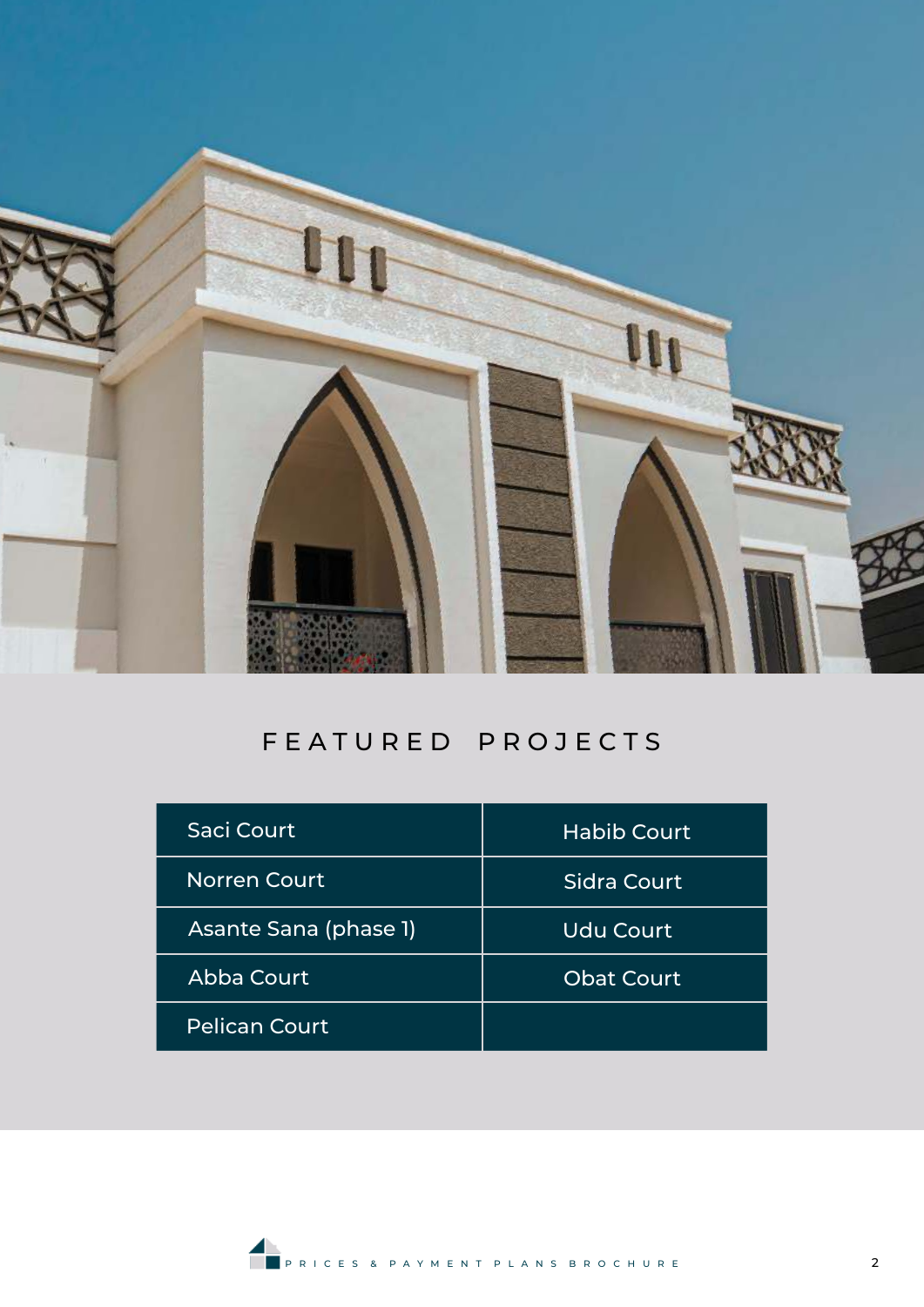# **SACI COURT**

## **Katampe Extention**

## **SEMI - FINISHED**

| <b>House Type</b>          | YANKARI     |
|----------------------------|-------------|
| <b>STANDARD (OUTRIGHT)</b> | 120,000,000 |

| <b>House Type</b>          | YANKARI     |
|----------------------------|-------------|
| <b>STANDARD (OUTRIGHT)</b> | 150,000,000 |



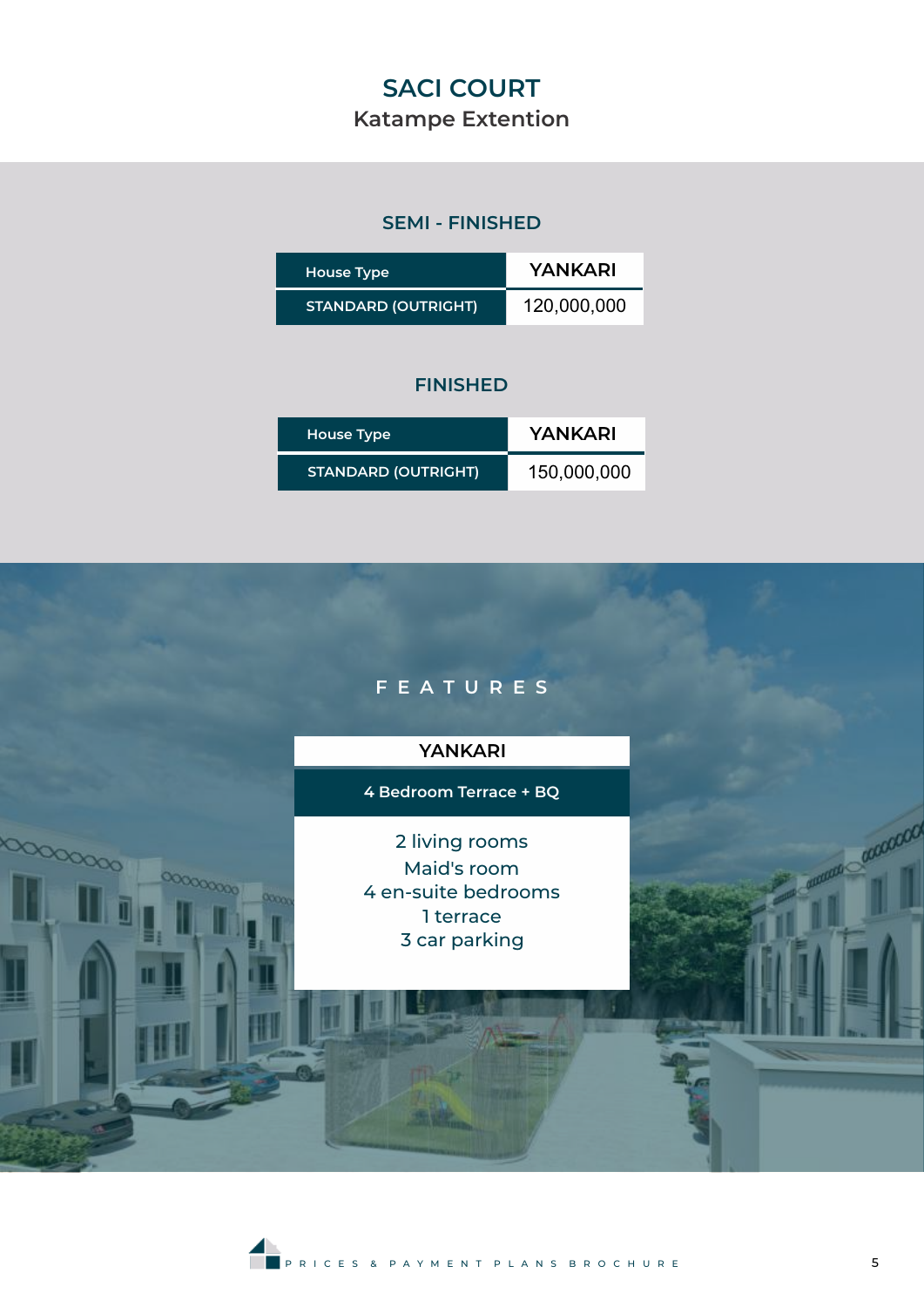# **NORREN COURT Gwarimpa**

## **SEMI - FINISHED**

| House Type                 | YANKARI     | TINAPA      |
|----------------------------|-------------|-------------|
| <b>STANDARD (OUTRIGHT)</b> | 120,000,000 | 150,000,000 |

## **FINISHED**

| House Type                 | <b>YANKARI</b> | TINAPA      |
|----------------------------|----------------|-------------|
| <b>STANDARD (OUTRIGHT)</b> | 150,000,000    | 180,000,000 |

## **F E A T U R E S**

| <b>YANKARI</b>                                                                     | <b>TINAPA</b>                                                                     |  |
|------------------------------------------------------------------------------------|-----------------------------------------------------------------------------------|--|
| 4 Bedroom<br>Terrace + BQ                                                          | 4 Bedroom<br>Semi Detached + BQ                                                   |  |
| 2 living rooms<br>Maid's room<br>4 en-suite bedrooms<br>2 terrace<br>3 car parking | 2 living rooms<br>Maid's room<br>4 ensuite bedrooms<br>1 terrace<br>5 car parking |  |
|                                                                                    |                                                                                   |  |

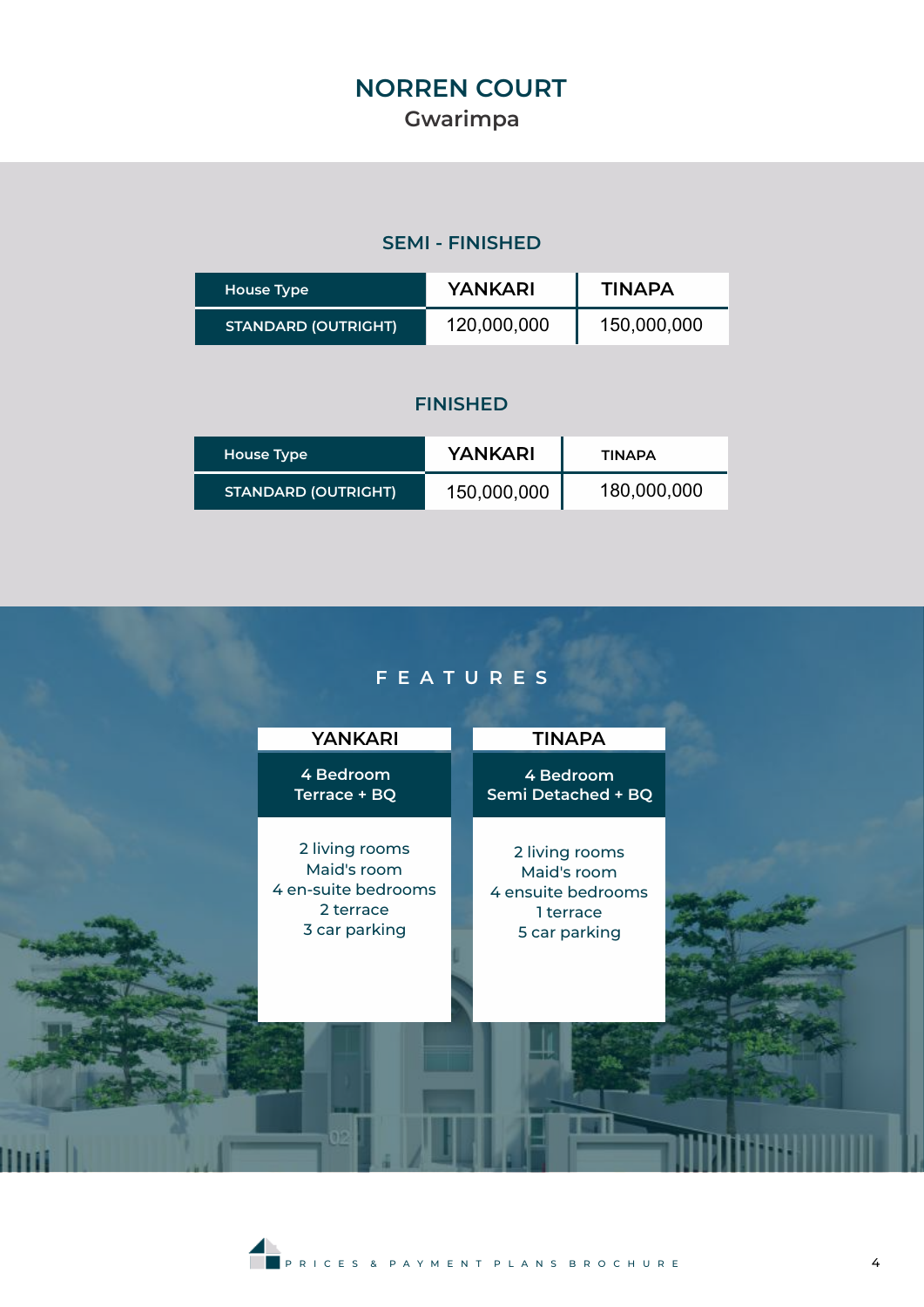# **ASANTE SANA (PHASE 1)**

## **Galadimawa**

## **SEMI - FINISHED**

| House Type                    | <b>ENKOSI</b> | <b>WABALE</b> | <b>ABORA</b> | <b>DANKIE</b> |
|-------------------------------|---------------|---------------|--------------|---------------|
| <b>STANDARD(12 MONTHS)</b>    | <b>NIL</b>    | <b>NIL</b>    | 80,000,000   | <b>NIL</b>    |
| <b>OUTRIGHT - 5% Discount</b> | <b>NIL</b>    | <b>NIL</b>    | 76,000,000   | <b>NIL</b>    |

#### **FINISHED**

| House Type                    | <b>ENKOSI</b> | <b>WABALE</b> | <b>ABORA</b> | <b>DANKIE</b> |
|-------------------------------|---------------|---------------|--------------|---------------|
| <b>STANDARD(12 MONTHS)</b>    | 180,000,000   | 150,000,000   | 100,000,000  | 65,000,000    |
| <b>OUTRIGHT - 5% Discount</b> | 171,000,000   | 142,500,000   | 95,000,000   | 61,750,000    |

## **F E A T U R E S**

| <b>ENKOSI</b>                                                                                 | <b>WABALE</b>                                                                                 | <b>ABORA</b>                                                                                   | <b>DANKIE</b>                                                                         |  |
|-----------------------------------------------------------------------------------------------|-----------------------------------------------------------------------------------------------|------------------------------------------------------------------------------------------------|---------------------------------------------------------------------------------------|--|
| 5 Bedroom<br>Detached + 2BQ                                                                   | 4 Bedroom<br>Detached + BQ                                                                    | 4 Bedroom<br>Terrace + BQ                                                                      | 3 Bedroom<br>Apartment + BQ                                                           |  |
| 2 living rooms<br>5 ensuite bedrooms<br>Ante room<br>2 Maid's room<br>Cinema<br>5 car Parking | 2 living rooms<br>2 Maid's room<br>4 ensuite bedrooms<br>1 terrace<br>Cinema<br>3 car parking | 2 living rooms<br>Maid's room<br>4 ensuite bedrooms<br>1 terrace<br>Courtyard<br>3 car parking | 1 living room<br>Maid's room<br>3 ensuite bedrooms<br><b>Balcony</b><br>2 car parking |  |
|                                                                                               |                                                                                               |                                                                                                |                                                                                       |  |
|                                                                                               |                                                                                               |                                                                                                |                                                                                       |  |



Ē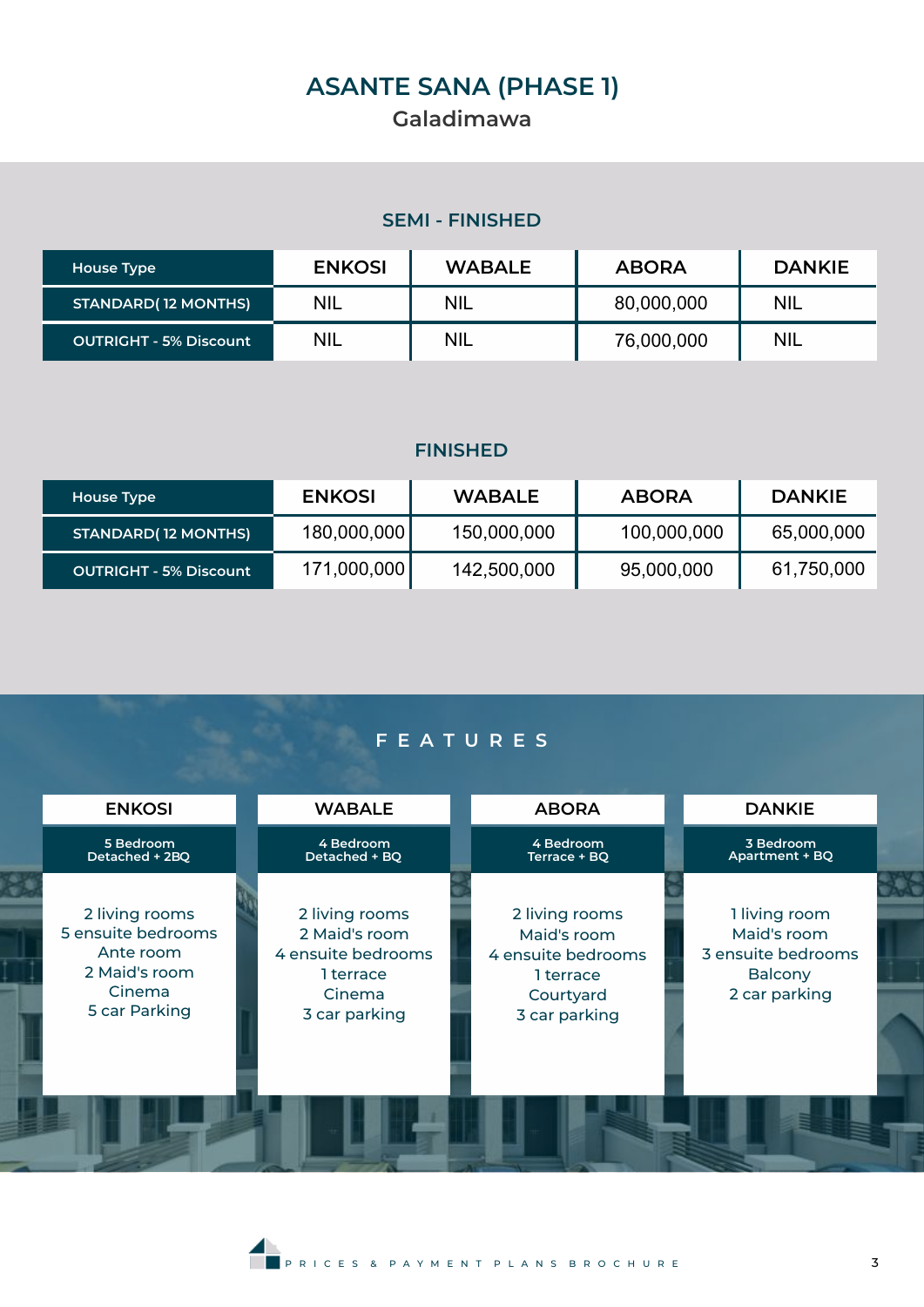## **ABBA COURT Mabushi**

#### **SEMI - FINISHED**



#### **FINISHED**



## **F E A T U R E S**

#### **YANKARI**

**4 Bedroom Terrace + BQ**

1 living room Maid's room 4 en-suite bedrooms 1 terrace 3 car parking

π

T

m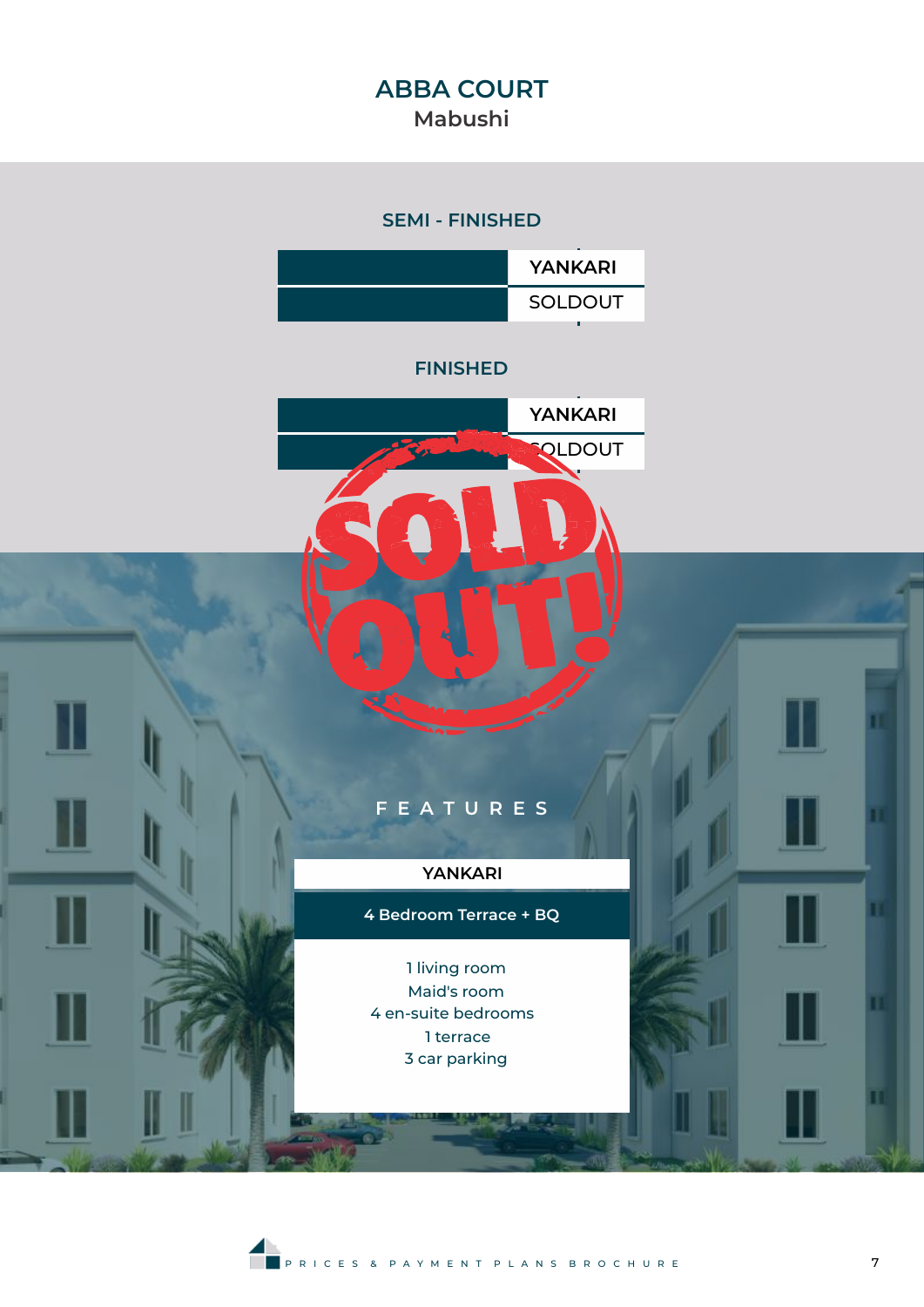# **PELICAN COURT Jahi**

## **SEMI - FINISHED**

| House Type      | YANKARI     | <b>MAMBILA</b> |
|-----------------|-------------|----------------|
| <b>STANDARD</b> | 120,000,000 | NIL            |

| House Type      | YANKARI     | <b>MAMBILA</b> |
|-----------------|-------------|----------------|
| <b>STANDARD</b> | 150,000,000 | <b>SOLDOUT</b> |



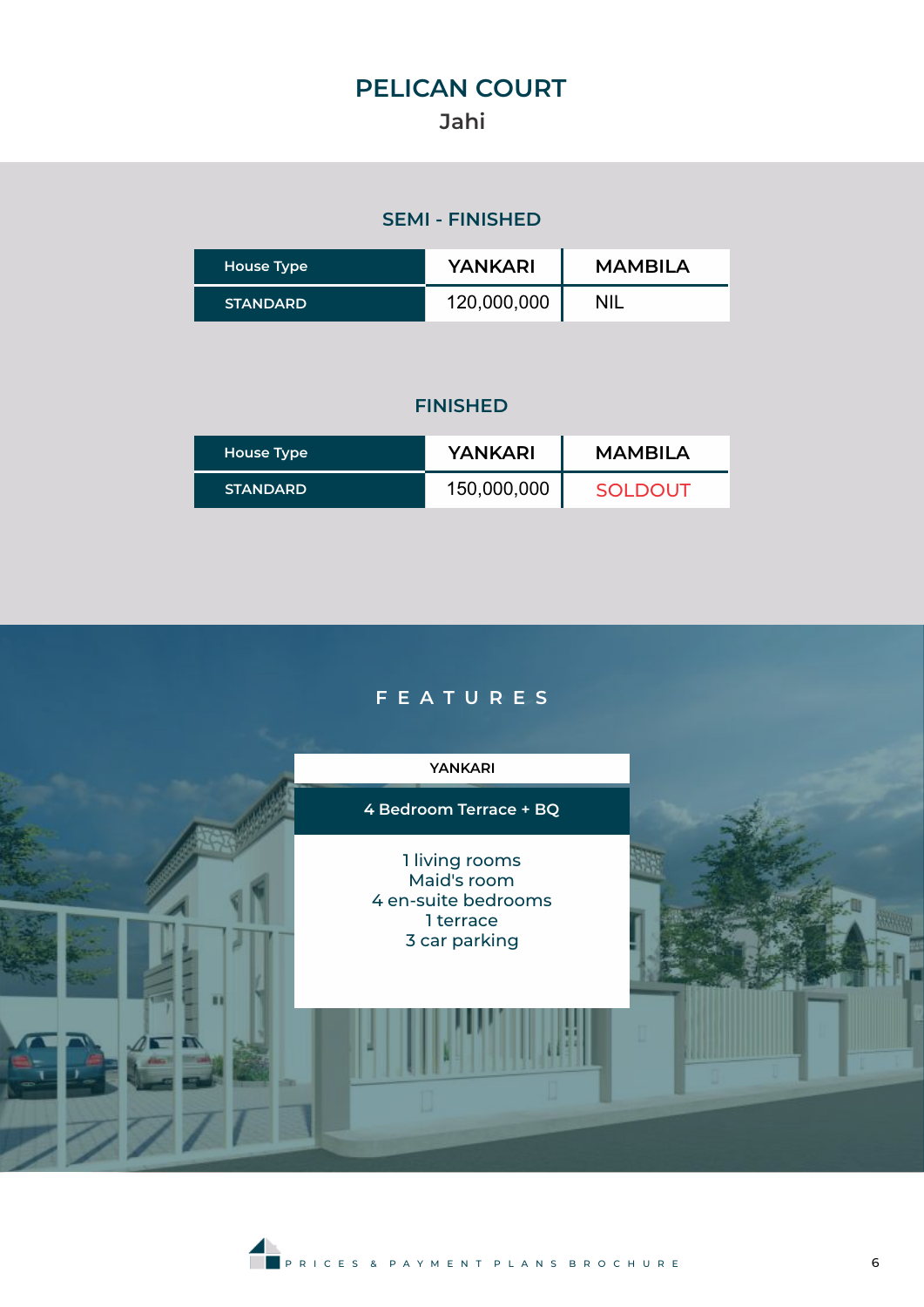## **HABIB COURT Mabushi**

## **SEMI - FINISHED**

| <b>House Type</b>             | YANKARI     |
|-------------------------------|-------------|
| <b>STANDARD(12 MONTHS)</b>    | 120,000,000 |
| <b>OUTRIGHT - 5% Discount</b> | 114,000,000 |

| <b>House Type</b>             | YANKARI     |
|-------------------------------|-------------|
| <b>STANDARD(12 MONTHS)</b>    | 150,000,000 |
| <b>OUTRIGHT - 5% Discount</b> | 142,500,000 |



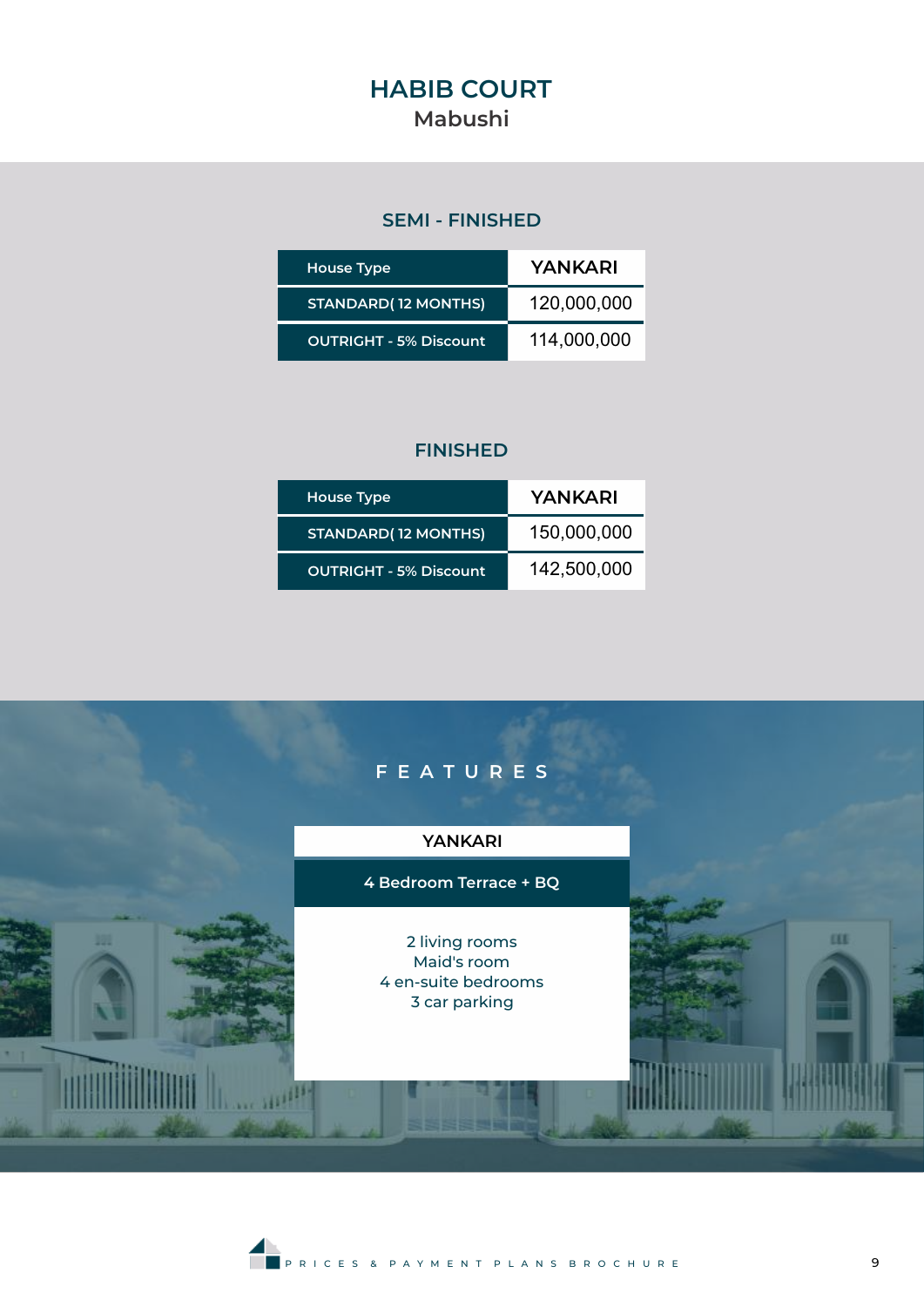## **SEMI - FINISHED**

| House Type                  | YANKARI     | <b>MAMBILLA</b> |
|-----------------------------|-------------|-----------------|
| <b>STANDARD</b> (12 MONTHS) | 120,000,000 | NII.            |
| OUTRIGHT - 5% Discount      | 114,000,000 | NII.            |

| House Type                    | YANKARI     | <b>MAMBILLA</b> |
|-------------------------------|-------------|-----------------|
| <b>STANDARD(12 MONTHS)</b>    | 150,000,000 | 70,000,000      |
| <b>OUTRIGHT - 5% Discount</b> | 142,500,000 | 66,500,000      |



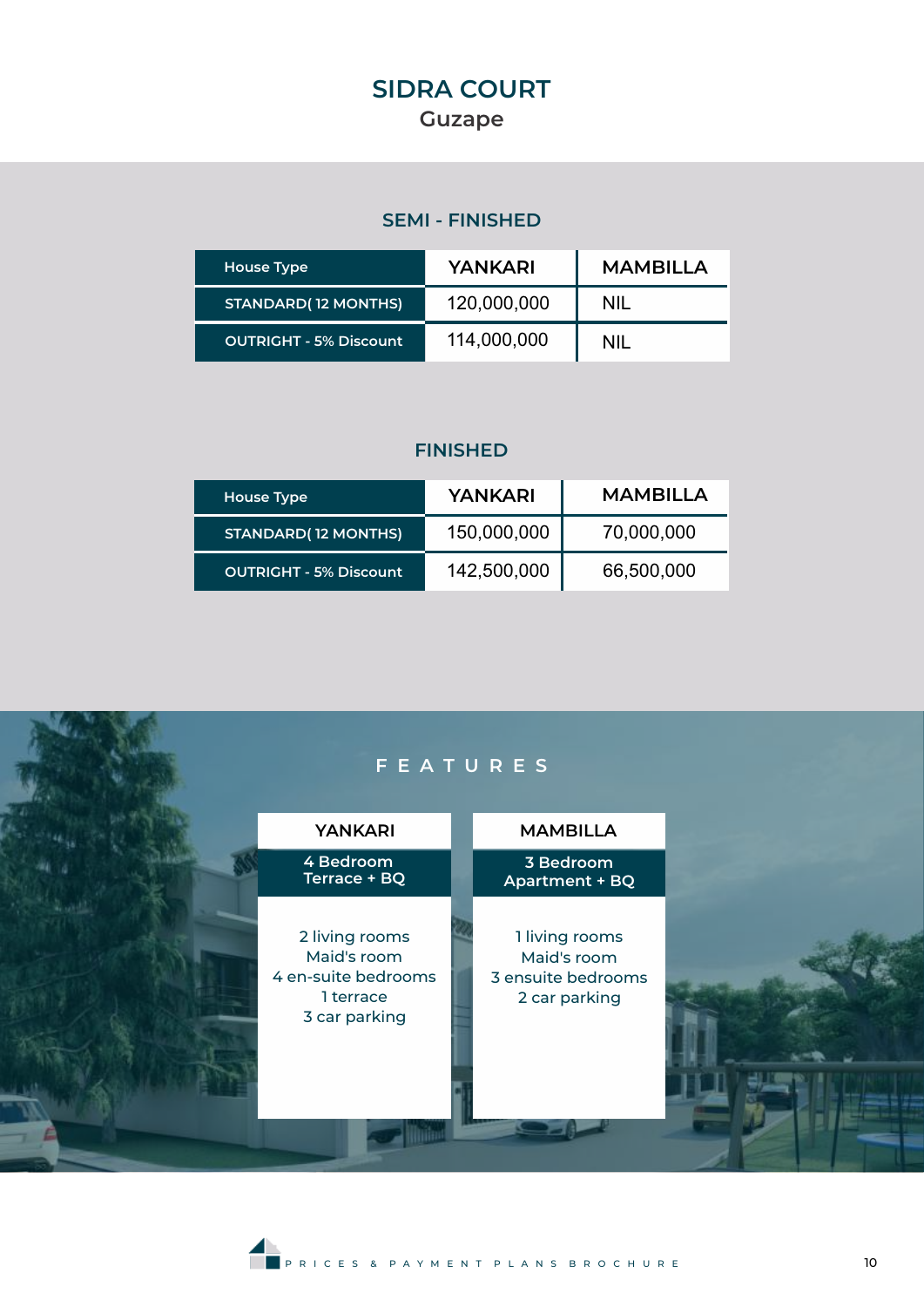## **SEMI - FINISHED**

| <b>House Type</b>             | <b>GURARA</b> |
|-------------------------------|---------------|
| <b>STANDARD(12 MONTHS)</b>    | 110,000,000   |
| <b>OUTRIGHT - 5% Discount</b> | 104,500,000   |

| <b>House Type</b>             | <b>GURARA</b> |
|-------------------------------|---------------|
| <b>STANDARD</b> (12 MONTHS)   | 130,000,000   |
| <b>OUTRIGHT - 5% Discount</b> | 123,500,000   |



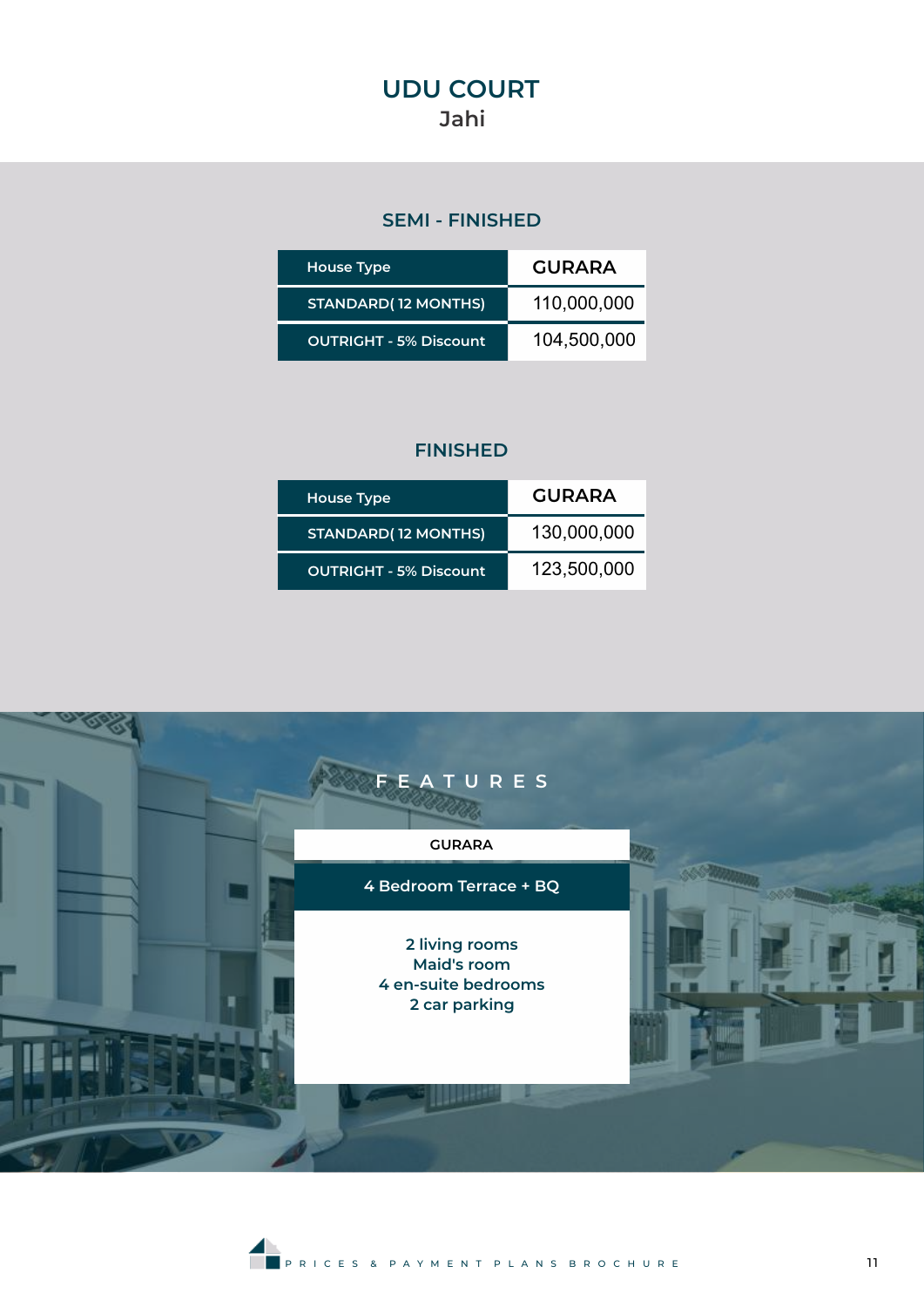## **SEMI - FINISHED**

| House Type                    | <b>KAINJI</b> | <b>IDANRE</b> |
|-------------------------------|---------------|---------------|
| <b>STANDARD(12 MONTHS)</b>    | 120,000,000   | SOLD OUT      |
| <b>OUTRIGHT - 5% Discount</b> | 114,000,000   | SOLD OUT      |

| House Type                    | <b>KAINJI</b> | <b>IDANRE</b> |
|-------------------------------|---------------|---------------|
| <b>STANDARD(12 MONTHS)</b>    | 150,000,000   | SOLD OUT      |
| <b>OUTRIGHT - 5% Discount</b> | 142,500,000   | SOLD OUT      |